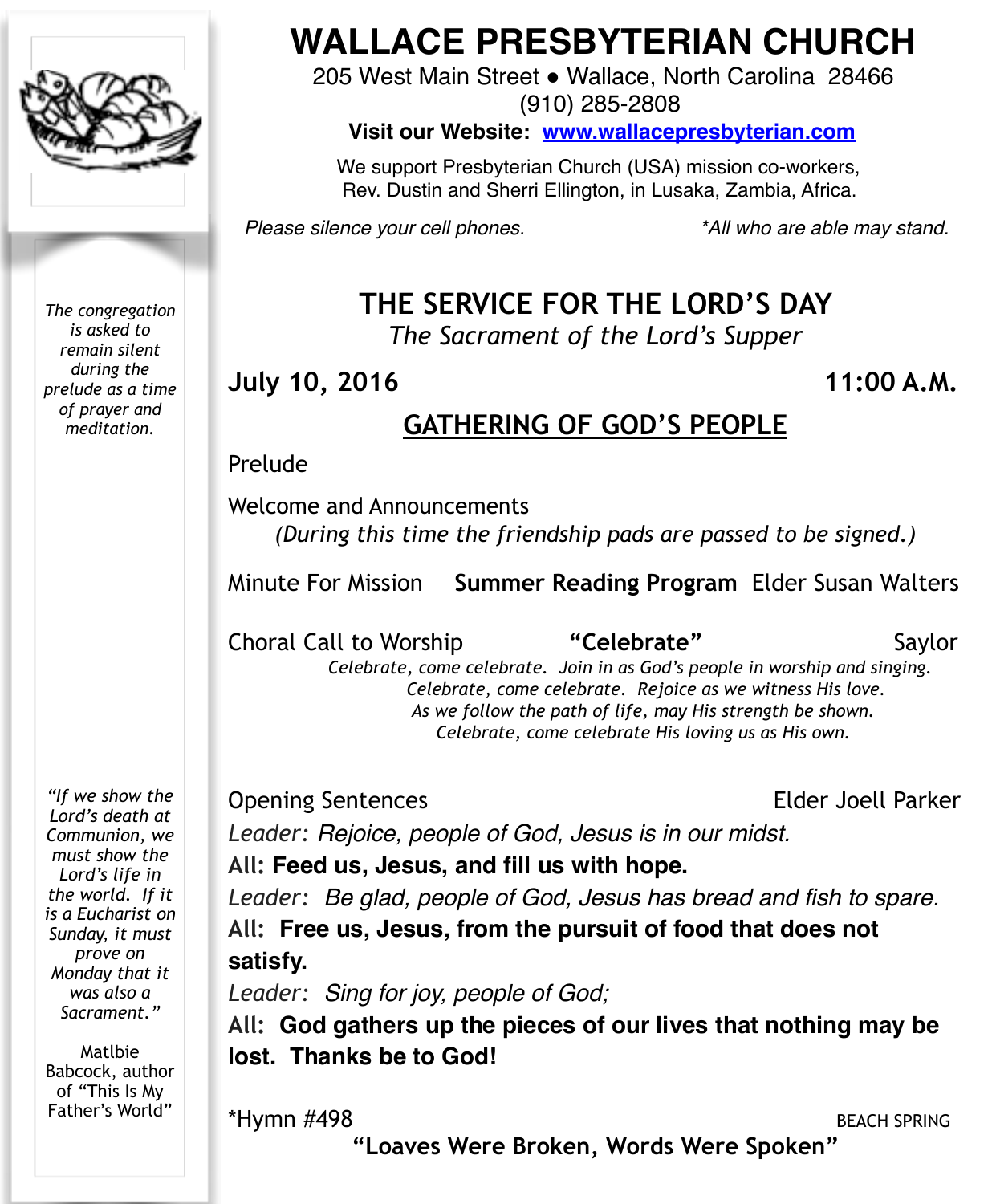*Today's Prayer of Confession is taken from re:Worship, an online worship planning resource.* 

\*Unison Prayer of Confession

*God, you call us to step out in faith, to place our lives in your hands, and to commit wholeheartedly to following you. We confess that we find this difficult to do. It is not always easy to follow where you lead — to turn away from our own personal wants and desires, to let go of our safety nets, and to trust that you will provide for us in all things. Forgive us when we doubt you, God. Increase our faith. Open our eyes to see past our own interests and concerns, to your broader vision for us and the world. In Jesus' name we pray . . .* 

(A time for silent confession)

\*Responsive Assurance of Pardon

*Leader: Christ is our peace: those who are divided Christ has made one.*

**All: Christ has broken down the barriers of separation by his death and has built us up into one body in Christ.**

*Leader: Friends, believe the good news: In Jesus Christ, our sins are forgiven.*

**All: Let us live as forgiven and reconciled people.**

\*Gloria Patri Hymn #581 *Glory Be to the Father*

# **PROCLAIMING GOD'S WORD**

Children's Sermon

Special Music **"Savior Like A Shepherd Lead Us"** *arr.* Faber

William Powell, piano

Prayer for Illumination

*Gracious God, we do not live by bread alone, but by every word that comes from your mouth. Make us hungry for this heavenly food, that it may nourish us today in ways of eternal life; through Jesus Christ, the bread of heaven. Amen.*

*1 Corinthians 11:23-26* +Page 933

Epistle Lesson Elder Joell Parker

*We cannot have communion with Christ till we are in union with Him; and we cannot have communion with the Church till we are in vital union with it."*

*Charles Spurgeon, 19th century British preacher, known as the "Prince of Preachers"*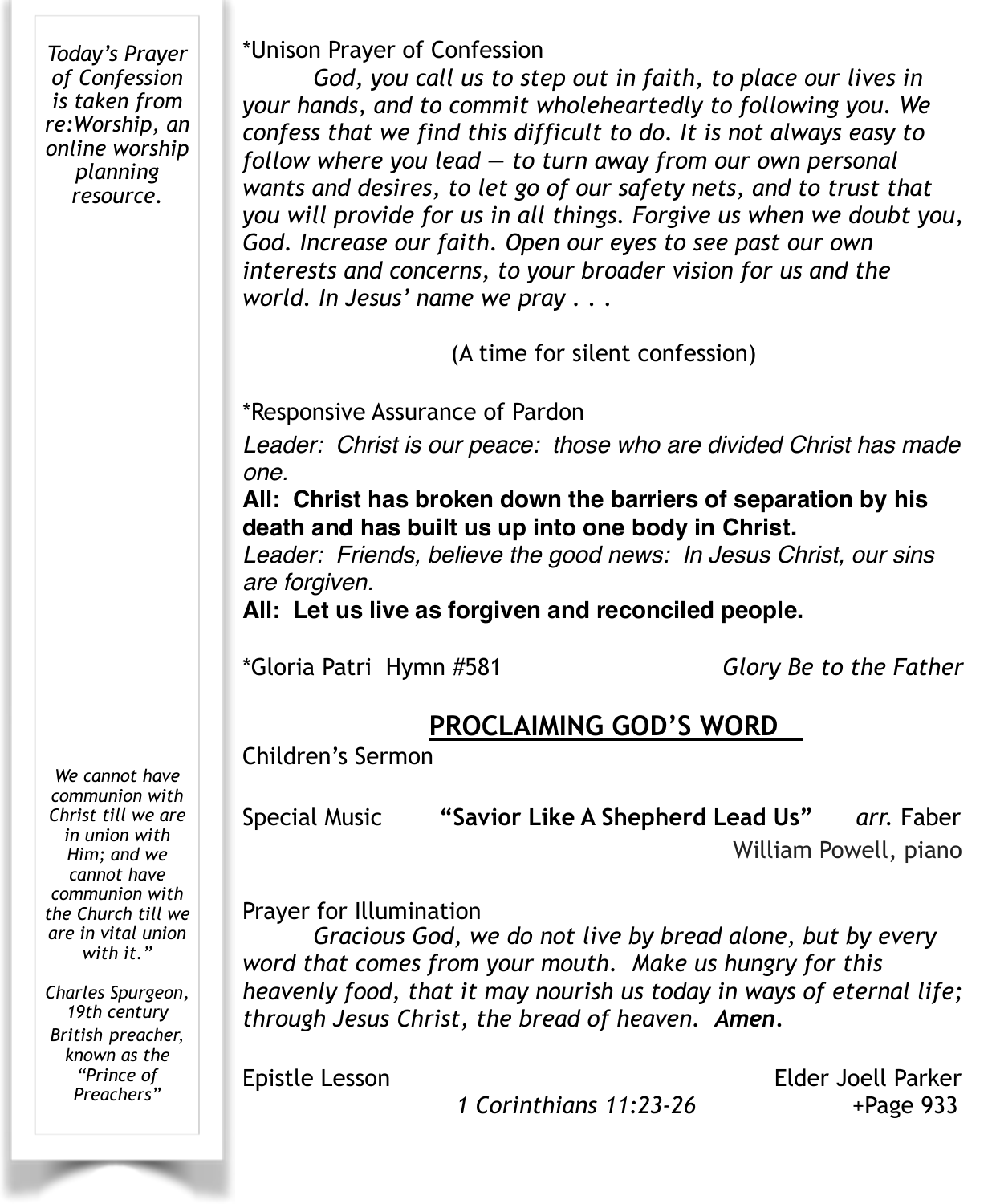*"Wherever we find the Word of God surely preached and heard, and the sacraments administered according to the institution of Christ, there, it is not to be doubted, is a church of God."* 

*John Calvin, Institutes of the Christian Religion* 

*"To our eyes Baptism appears to be nothing more than ordinary water, and the Sacrament of Christ's body and blood simple bread and wine, like other bread and wine, and the sermon, hot air from a man's mouth. But we must not trust what our eyes see."*

*Martin Luther, Complete Sermons of Martin Luther*

**"At Supper"** 

Sermon **On The Road with Jesus** Dr. Philip K. Gladden

A Time for Reflection

### **GIVING THANKS TO GOD**

Presentation of Tithes and Offerings

**Offertory** 

\*Doxology and Prayer of Dedication *Praise God from whom all blessings flow; Praise Him all creatures here below; Praise Him above ye heavenly host; Praise Father, Son, and Holy Ghost. Amen.*

\*The Affirmation of Faith The Apostles' Creed I believe in God the Father Almighty, Maker of heaven and earth, And in Jesus Christ his only Son our Lord; who was conceived by the Holy Ghost, born of the Virgin Mary, suffered under Pontius Pilate, was crucified, dead, and buried; he descended into hell; the third day he rose again from the dead; he ascended into heaven, and sitteth on the right hand of God the Father Almighty; from thence he shall come to judge the quick and the dead. I believe in the Holy Ghost, the holy catholic Church, the communion of saints, the forgiveness of sins, the resurrection of the body, and the life everlasting. **Amen.**

\*Hymn of Preparation #501 **"Feed Us, Lord"** FEED US The Sacrament of the Lord's Supper The Invitation to the Table The Words of Institution The Great Prayer of Thanksgiving with the Lord's Prayer The Distribution of the Elements The Prayer After Communion

\*Hymn #533 **"In the Singing"** BREAD OF PEACE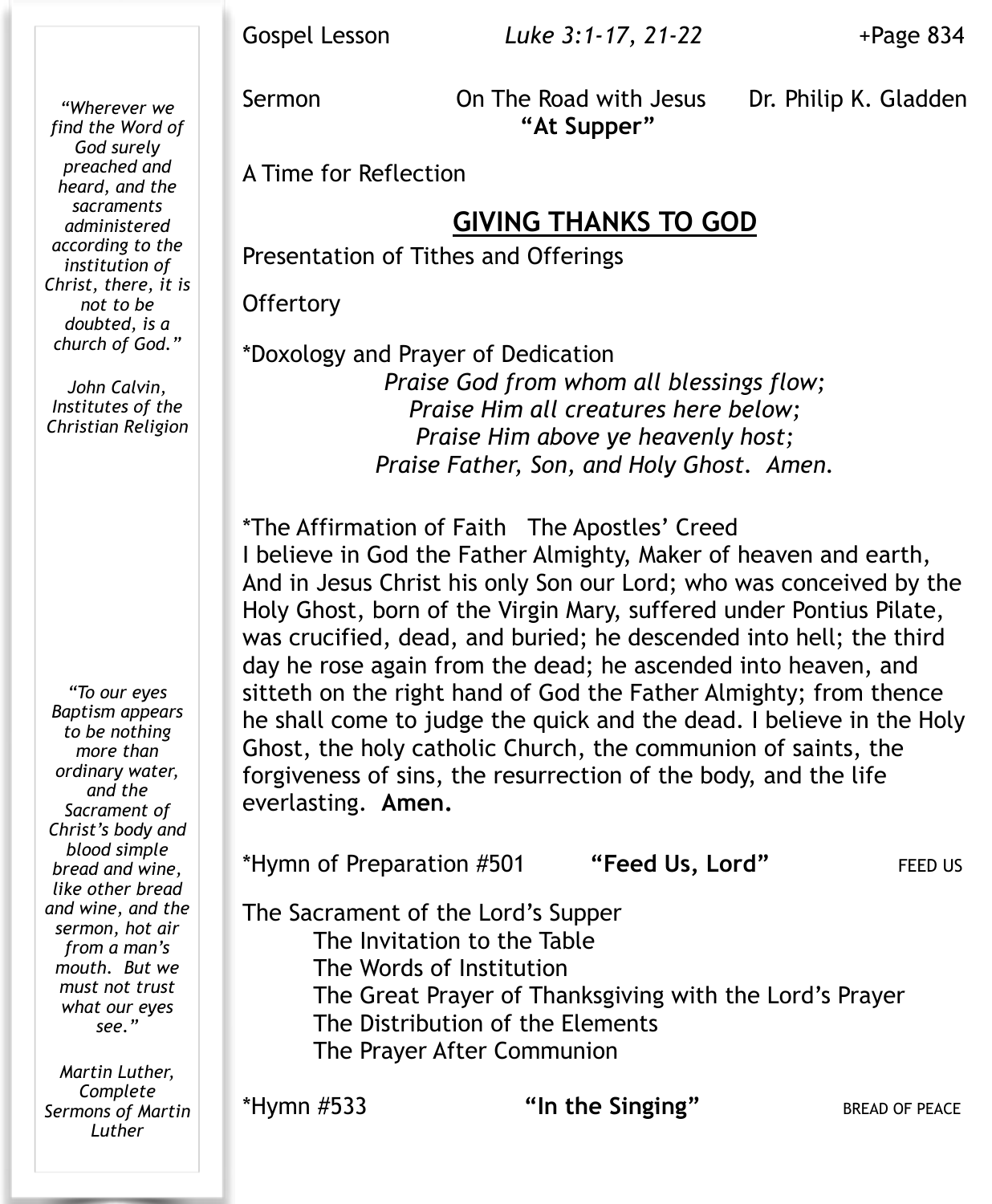\*Benediction !!!!!

\*Choral Benediction "Amen" AFRICAN-AMERICAN  *Amen. Amen. Amen. Amen. Amen.*

\*Postlude

\**All who are able may stand.*+*The page number in the pew Bible.* 



**KIRKWOOD SUMMER VESPER SERVICE**  Sunday, July 10 5:00 p.m. Refreshments under the Large Pavilion 6:00 p.m. Worship by the Lake

Sponsored by Friends of Kirkwood Hosted by Iglesia Fuente de Agua Viva in Faison Rev. Eduardo Moreno, Pastor

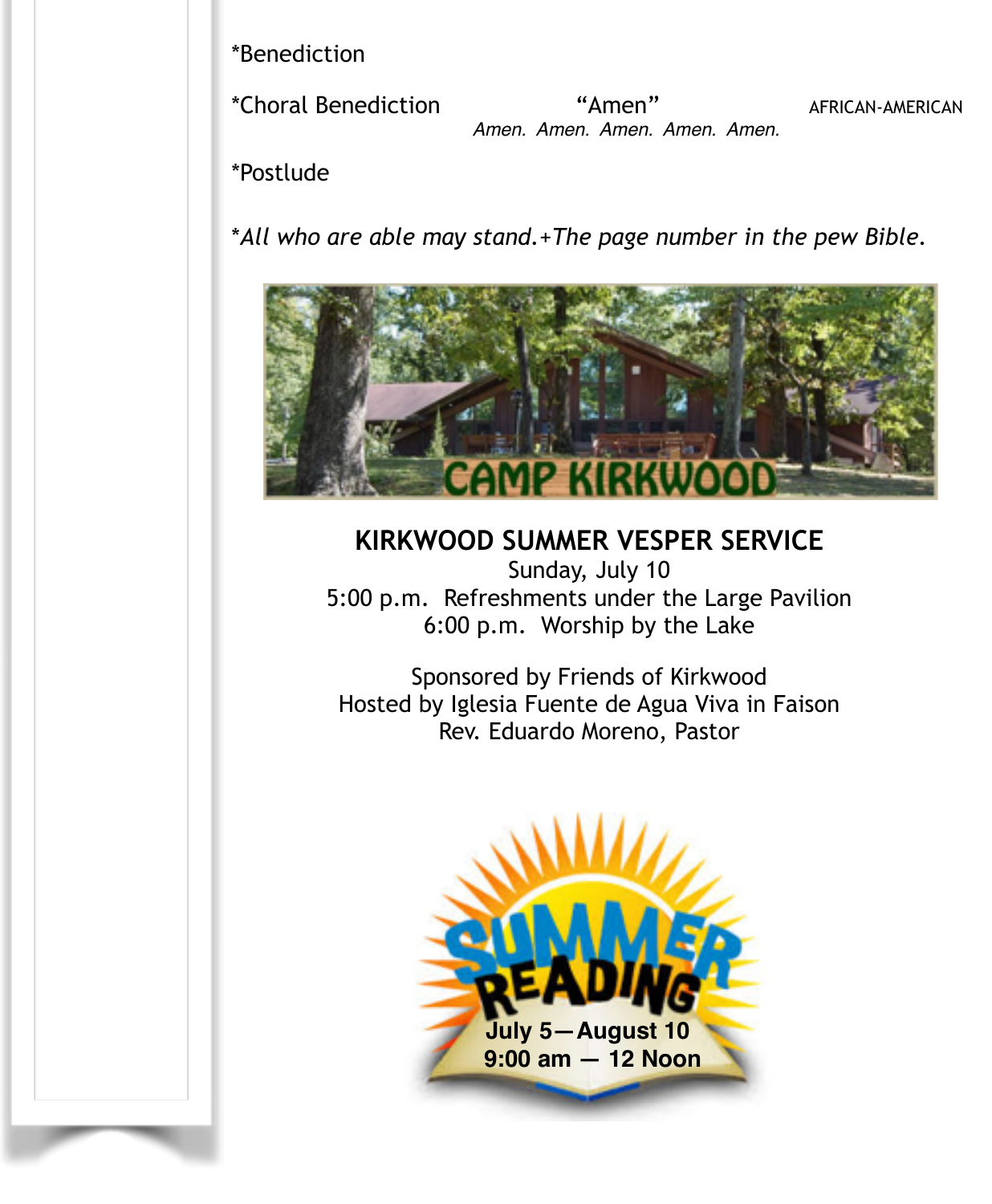## **WEEKLY CALENDAR**

| Sunday, July 10          | $9:40$ am<br>$10:00$ am<br>$11:00$ am | <b>Opening Assembly</b><br><b>Sunday School</b><br>Worship/Sacrament of Communion |
|--------------------------|---------------------------------------|-----------------------------------------------------------------------------------|
| Monday-Friday July 11-15 |                                       | Church Secretary on Vacation                                                      |
| Tuesday, July 12         | $6:30$ am                             | Coffee, Room 304                                                                  |
|                          | $7:00$ pm                             | SonRise Worship, Room 304                                                         |
| Wednesday, July 13       | $9:00-12:00$ pm                       | Summer Reading Program                                                            |
|                          | $9:00-12:00$ pm                       | Summer Reading Program                                                            |
|                          | $10:00$ am                            | Bible study, Church Office Building                                               |

i<br>I

I

# **NOTES AND ANNOUNCEMENTS**

- **" Cheryl Brinkley,** church secretary, will be on vacation Monday-Friday, July 11-15.
- **Please join** the minister for a Bible study on Luke 9:51-62 on Wednesday, July 13 at 10:00 a.m. in the Church Office Building.

**"The Congregational Care Ministry Team** announces the following coming events: August 4, 2016, "Meet for Lunch" at the Mad Boar at 12 noon. Details to follow; The Second Annual "Shrimp-A-Roo" will be Friday, October 7, 2016, and will be a Blast! Further details to be announced.